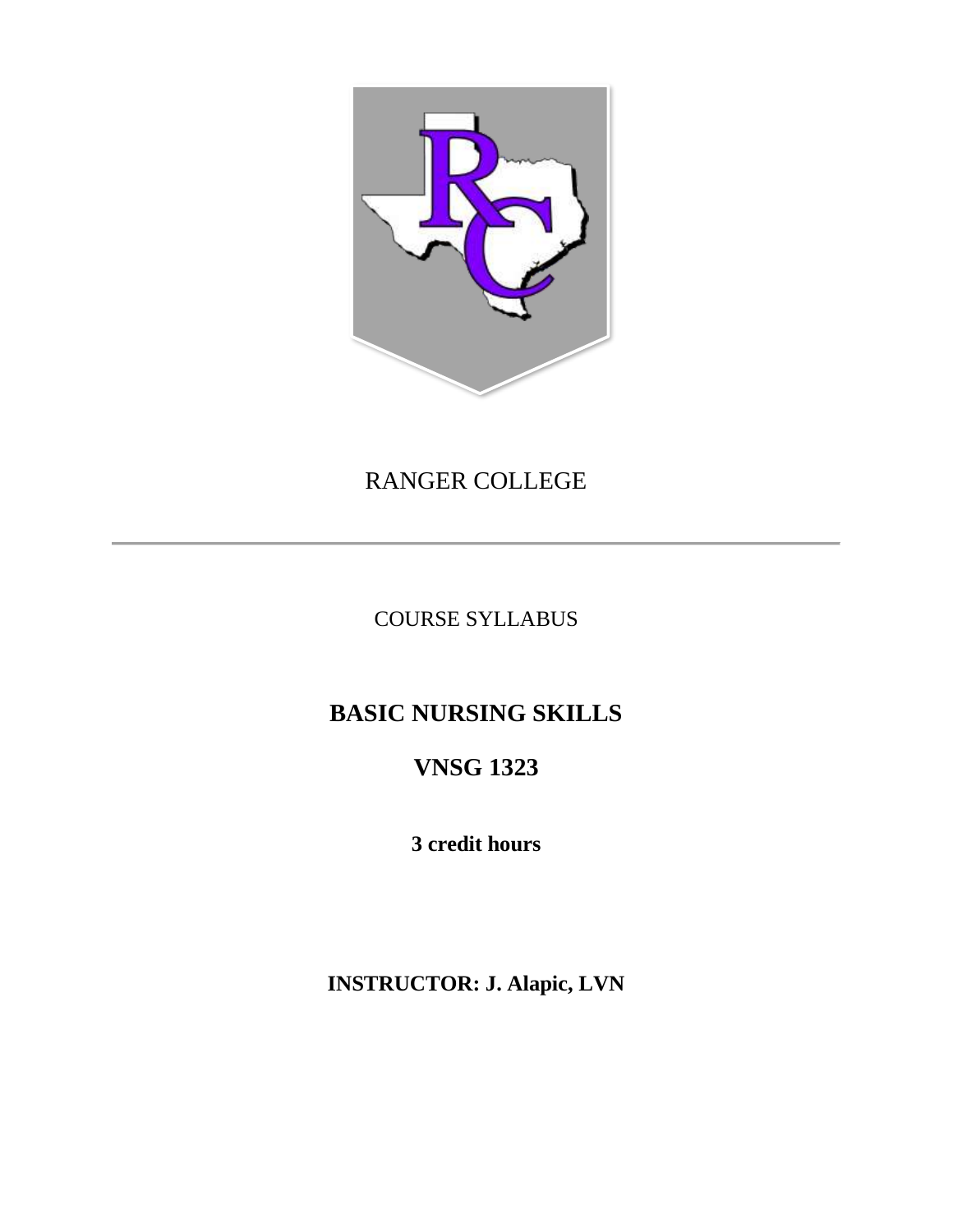INSTRUCTOR: Janie Alapic, LVN EMAIL: salapic@rangercollege.edu OFFICE: 300 Early Blvd Ste. 105 Rm. 113 Early, TX 76802 PHONE: (325) 200-4132 HOURS: Monday-Wednesday 16:10-17:00

#### **I. Texas Core Curriculum Statement of Purpose**

Through the Texas Core Curriculum, students will gain a foundation of knowledge of human cultures and the physical and natural world, develop principles of personal and social responsibility for living in a diverse world, and advance intellectual and practical skills that are essential for all learning.

#### **II. Course Description**

Mastery of entry level nursing skills and competencies for a variety of health care settings. Utilization of the nursing process as the foundation for all nursing interventions. Communication skills, medical terminology, CPR and emergency first aid will be included. Legal and ethical responsibilities of the vocational nurse will be emphasized. Basic IV therapy skills.

#### **III. Required Background or Prerequisite**

Anatomy and Physiology I is required prior to the beginning of classes.

#### **IV. Required Textbook and Course Materials**

Marti A. Burton, Ludwig, Linda J. May, *Fundamentals of Nursing Care Concepts, Connections, & Skills* 3rd Ed. ISBN: 978-0-8036-8987-9 Taber's Cyclopedic Medical Dictionary, 23rd Ed., F.A. Davis. ISBN: 978-0-8036-5904-9 Assessment Technologies Institute *Content Mastery Series* Review Modules

#### **V. Course Purpose**

To teach course content as outlined in the course description and to enable the student to accomplish the following objectives.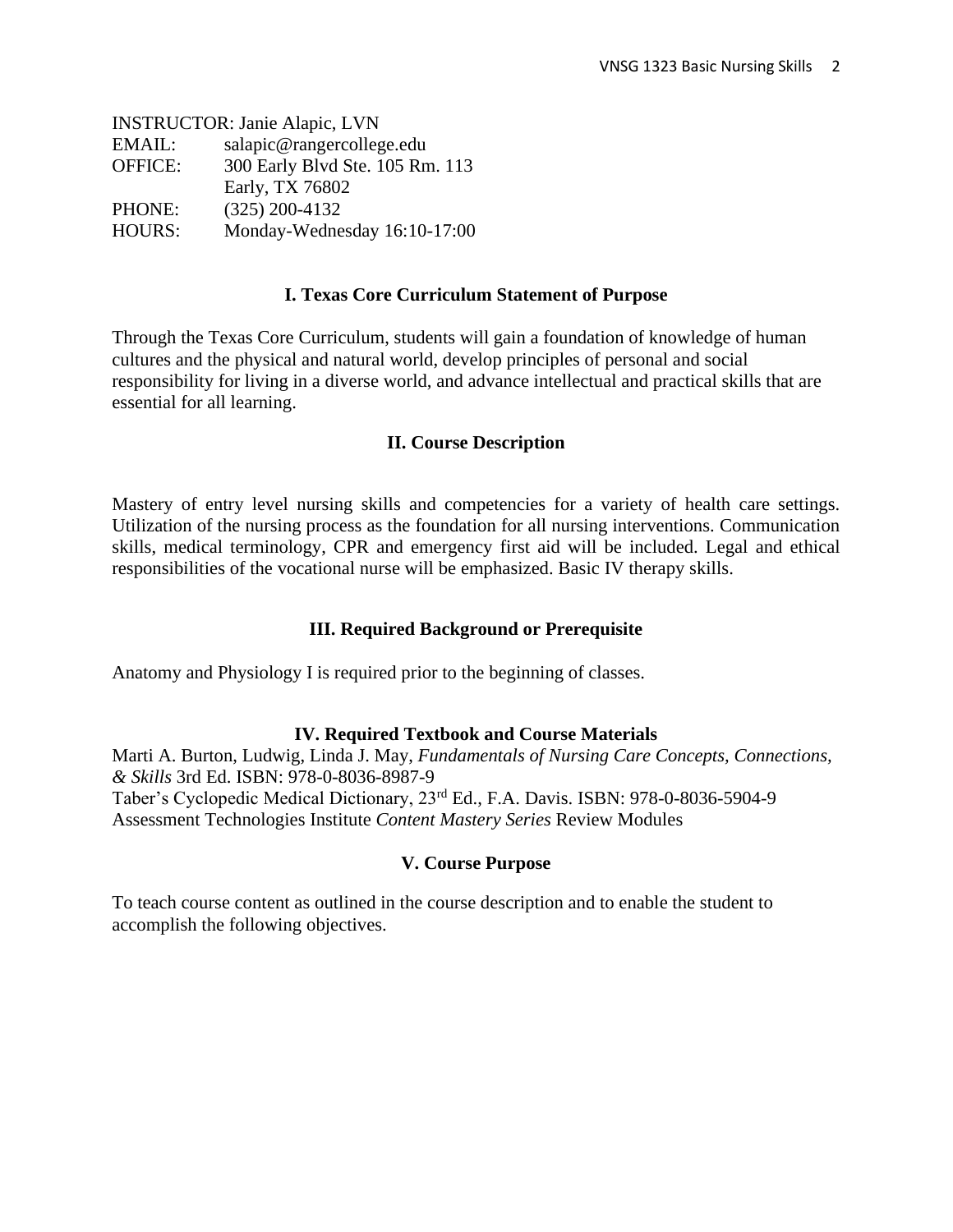## **VI. Core Objectives**

This course meets the following of the six Core Objectives established by Texas:

- ☒ **Critical Thinking Skills (CT) –** Creative thinking, innovation, inquiry, and analysis; evaluation and synthesis of information
- $\boxtimes$  **Communication Skills (COM)** effective development, interpretation and expression of ideas through written, oral, and visual communication
- $\boxtimes$  **Empirical and Quantitative Skills (EQS)** The manipulation and analysis of numerical data or observable facts resulting in informed conclusions
- $\boxtimes$  **Teamwork (TW)** The ability to consider different points of view and to work effectively with others to support a shared purpose or goal
- $\boxtimes$  **Social Responsibility (SR)** Intercultural competence, knowledge of civic responsibility, and the ability to engage effectively in regional, national, and global communities
- $\boxtimes$  **Personal Responsibility (PR)** The ability to connect choices, actions, and consequences to ethical decision-making

## **VII. Learning Outcomes**

This course also meets the following course objectives to achieve the Texas Board of Nursing Differentiated Essential Competencies (DECS) for Vocational Nursing.

The student will learn to:

A. As a Member of the Profession (PR, SR):

 1. Function within the nurse's legal scope of practice and in accordance with the policies and procedures of the employing health care institution or practice

setting.

- 2. Assume responsibility and accountability for the quality of nursing care provided to patients and their families.
- 3. Contribute to activities that promote the development and practice of vocational nursing.
- 4. Demonstrate responsibility for continued competence in nursing practice, and develop insight through reflection, self-analysis, self-care, and lifelong learning.
- B. Provider of Patient-Centered Care (SR, TW):
	- 1. Use clinical reasoning and established evidence-based policies as the basis for decision making in nursing practice
	- 2. Assist in determining the physical and mental health status, needs, and preferences of culturally, ethnically, and socially diverse patients and their families based on interpretation of health-related data.
	- 3. Report data to assist in the identification of problems and formulation of goals/outcomes and patient-centered plans of care in collaboration with patients, their families, and the interdisciplinary health care team.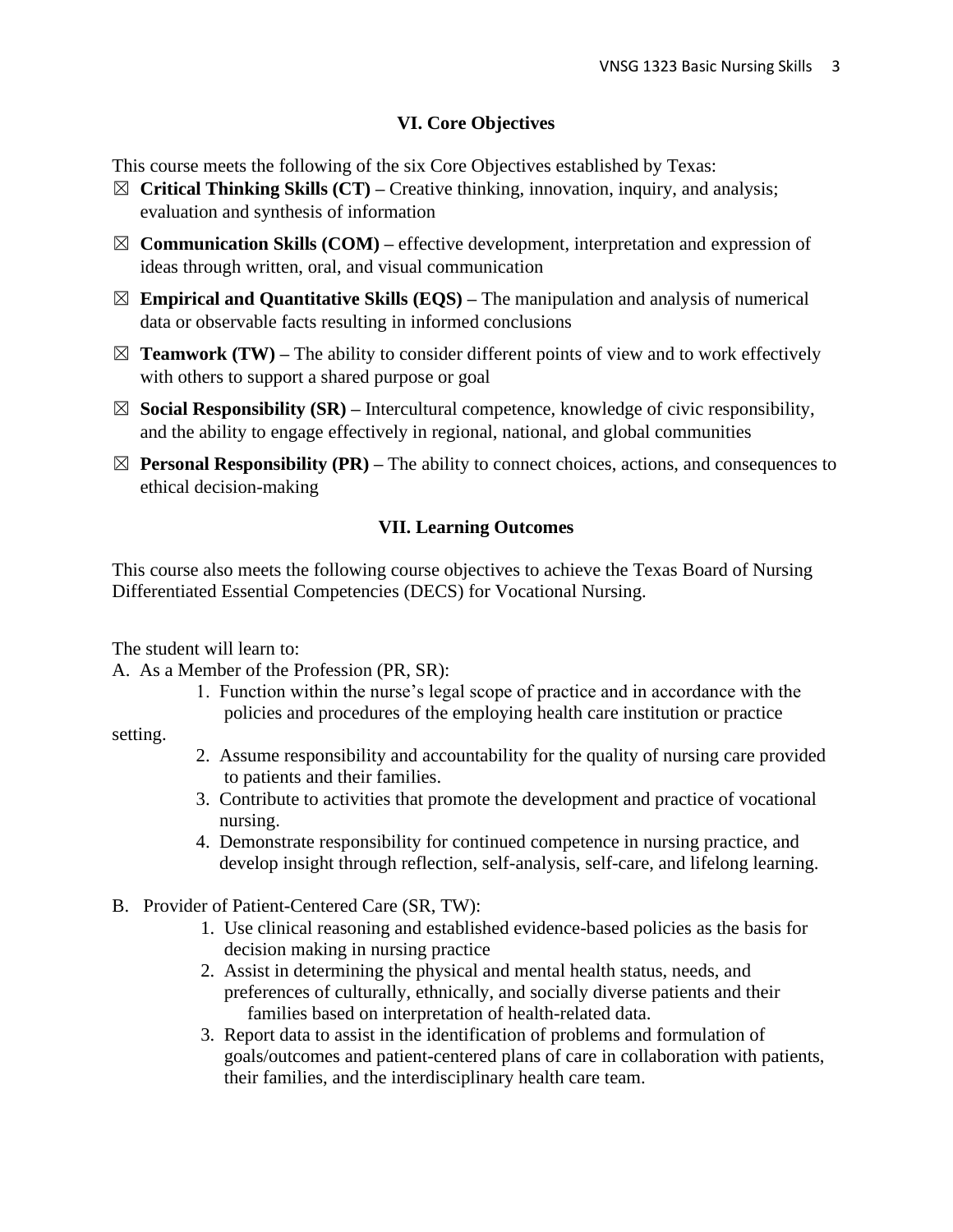- 4. Provide safe, compassionate, basic nursing care to assigned patients with predictable health care needs through a supervised, directed scope of practice.
	- 5. Implement aspects of the plan of care within legal, ethical, and regulatory parameters and in consideration of patient factors.
	- 6. Identify and report alterations in patient responses to therapeutic interventions in comparison to expected outcomes.
	- 7. Implement teaching plans for patients and their families with common health problems and well-defined health learning needs.
	- 8. Assist in the coordination of human, information, and material resources in providing care for assigned patients and their families.
- C. Patient Safety Advocate (CT, COM, TW, SR, PR):
	- 1. Demonstrate knowledge of the Texas Nursing Practice Act and the Texas Board of Nursing Rules that emphasize safety, as well as federal, state, and local government and accreditation organization safety requirements and standards.
	- 2. Implement measures to promote quality and a safe environment for patients, self and others.
	- 3. Assist in the formulation of goals and outcomes to reduce patient risks.
	- 4. Obtain instruction, supervision, or training as needed when implementing nursing procedures or practices.
	- 5. Comply with mandatory reporting requirements of the Texas Nursing Practice Act.
	- 6. Accept and make assignments that take into consideration patient safety and organizational policy.
- D. Member of the Health Care Team (TW, COM):

 1. Communicate and collaborate with patients, their families, and the interdisciplinary health care team to assist in the planning, delivery, and coordination of patient-centered care to assigned patients.

- 2. Participate as an advocate in activities that focus on improving the health care of patients and their families.
- 3. Participate in the identification of patient needs for referral to resources that facilitate continuity of care, and ensure confidentiality.
- 4. Communicate and collaborate in a timely manner with members of the interdisciplinary health care team to promote and maintain optimal health status

of patients and their families.

- 5. Communicate patient data using technology to support decision making to improve patient care.
- 6. Assign nursing care to LVNs or unlicensed personnel based upon an analysis of patient or unit need.
- 7. Supervise nursing care provided by others for whom the nurse is responsible

## **VIII. Methods of Instruction**

This class may include lectures, discussions, group work, videos, lab, power points, and ATI platform exercises.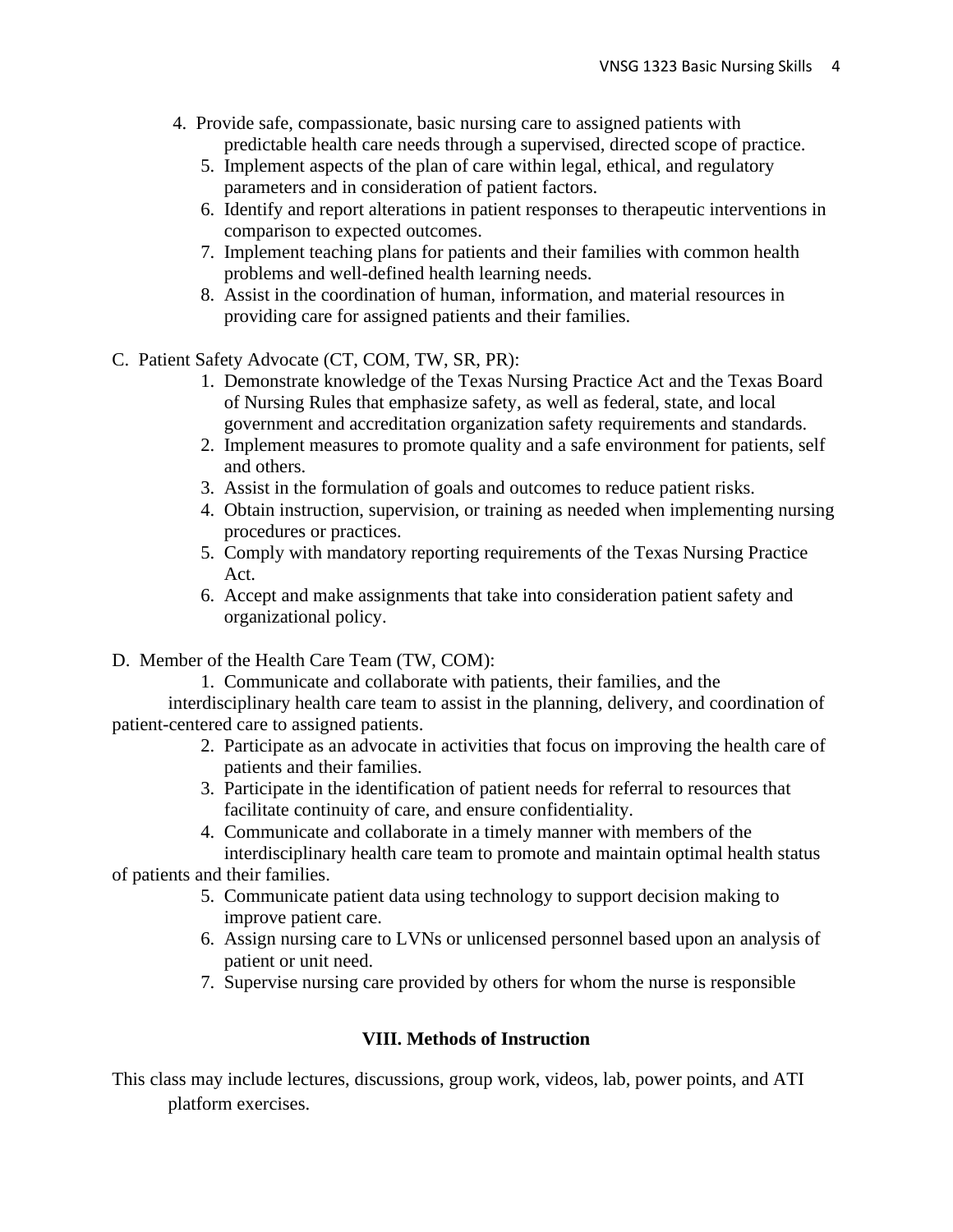## **IX. Methods of Assessment**

### **All students must achieve an average overall of 78% (C) to pass this course.**

**Exams (CT, COM)** - Three major exams (60 percent of total grade) consisting of NCLEX styled multiple choice and alternate format questions. Exam questions will cover all course objectives listed in the syllabus and build on the previously acquired content taught in this program. Material previously tested is subject to retesting on later exams. Testable material includes content from all components of the program including lecture material, ATI, classroom discussions, assigned readings, and handouts.

Exams must be taken when scheduled unless arrangements are made prior to exam with the instructor for an alternate test date. Alternate exams are given at the discretion of the instructor. Alternate exams will automatically be deducted 10 points.

**ATI (CT, PR)**– Practice: (10 percent of total grade). Evidence of content practice, attempt and completion of content exams.

**Faculty Selections (CT, COM) -** Assignments (10 percent of total grade) consisting of questions pertaining to assigned readings.

**Final Exam (CT, COM)** (20 percent) – There will be a comprehensive exam over all material covered in this course.

Grading Scale:  $A = 93-100$   $B = 86-92$   $C = 78-85$   $F = 77$  and below

## **\*\*Exam grades will be posted to Blackboard within 24-48 hours.\*\***

**\*\*Schedule subject to change.\*\***

## **X. Course/Classroom Policies**

1. Be in the classroom and in your seat before class start time.

2. Be prepared for each class when you arrive in the classroom. This includes books, computers, notes, supplies and completed assignments and readings.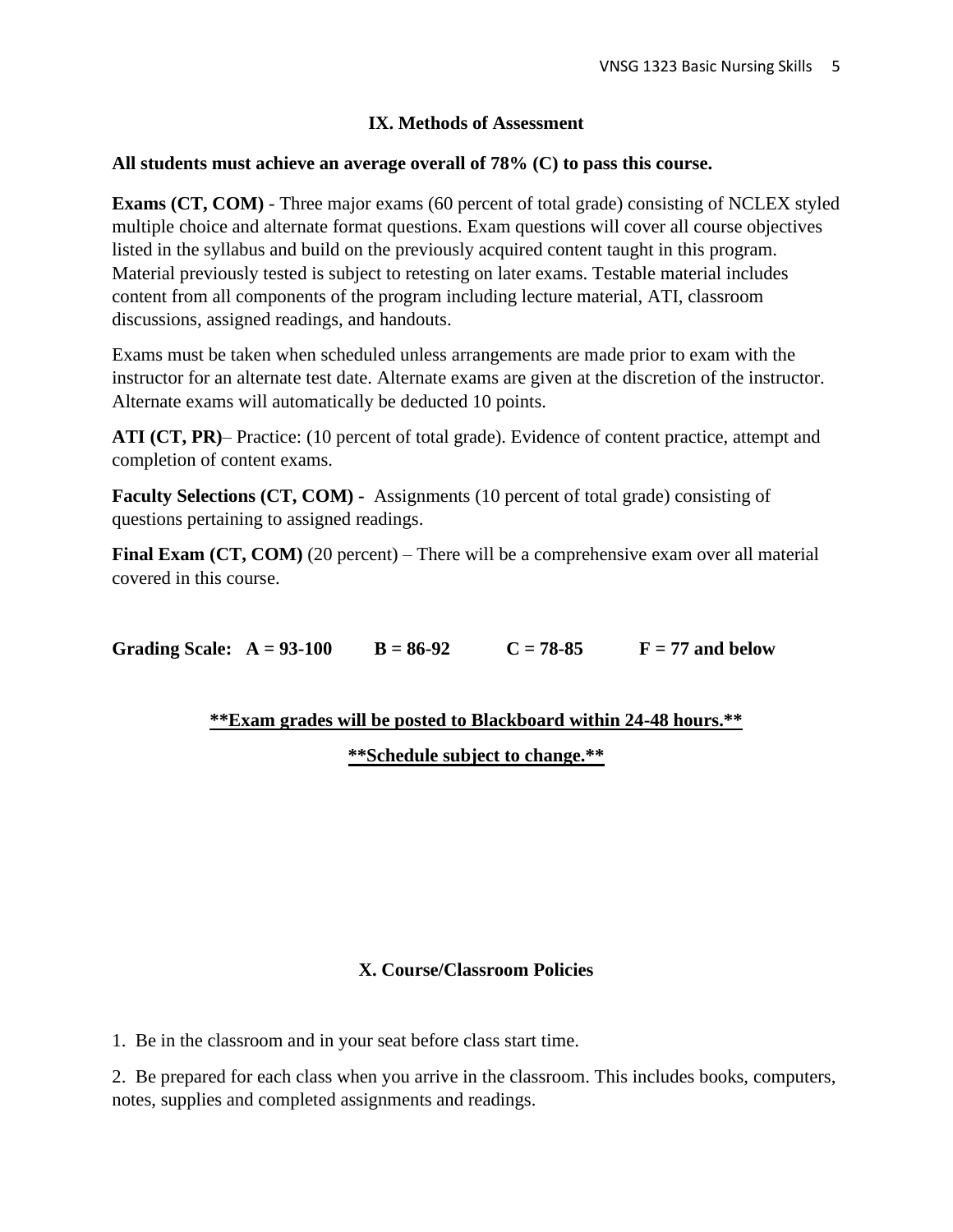3. Turn in assignments on time and in the proper manner.

4. Academic dishonesty according to the Ranger College Handbook is defined as copying from another student's test or academic work, or collaboration with another person in preparing written work for credit. Students who commit any of these offenses will go before the Dean of Students and most likely will lead to dismissal from the nursing program. (See the section of the Ranger College Catalog for further details.

5. No phones are allowed in the classroom or lab setting, unless used for class activity at the instructor's discretion. If it becomes apparent to the instructor that you have a phone in the classroom or lab, you will be dismissed from class and counted absent for that day.

6. Laptops will be used to access your ATI learning and testing.

7. Email – My email address will be made available to you to use. Please do not abuse that privilege. I will be more than happy to communicate with you about class information and schedule, but only after you have checked this information on your own and have questions. Please identify yourself in any and all emails and text messages to me. Email will be answered within 24-48 hours during the week or on the following Monday if sent on the weekend.

8. Disruptions or talking during lecture is distracting to your fellow classmates, one warning will be given, if continued, the offenders will be dismissed from the learning session.

9. Sleeping during lecture will lead to dismissal from class and counted absent for that day.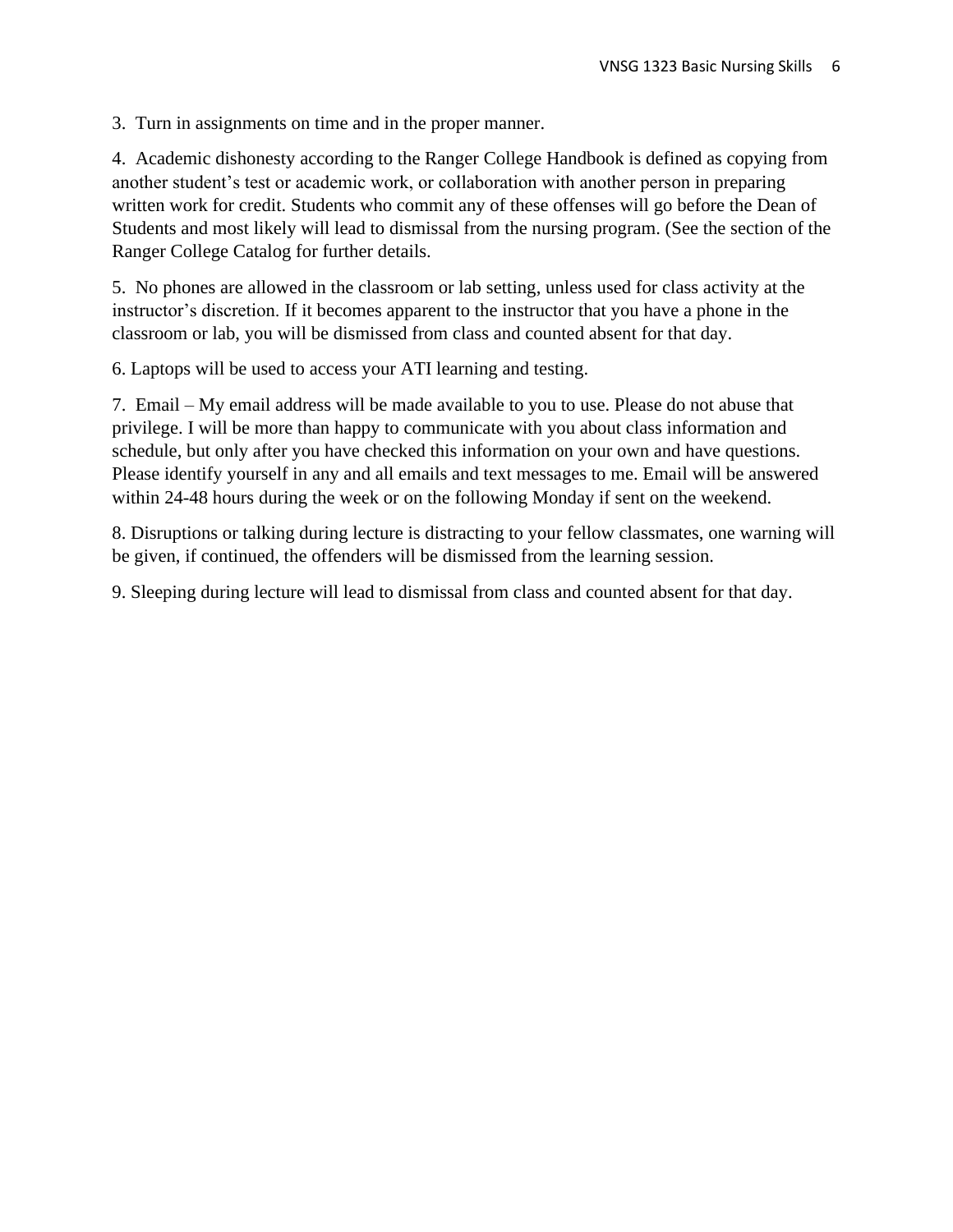#### **RANGER COLLEGE**

## **VOCATIONAL NURSING PROGRAM**

#### **VNSG1323**

#### **COURSE SCHEDULE**

## **Skills Semester I**

|         | <b>Skills Lecture</b>                      | <b>Skills LAB</b>                    |
|---------|--------------------------------------------|--------------------------------------|
| Week 1  | Chapter 13                                 | 13.1,2,3 and                         |
| Week 2  | Chapter 15                                 | 15.1, 2, 4, 5, 6, 7, 10, 11 and 33.1 |
| Week 3  | Chapter 16                                 | 16.1, 2, 3, 4, 5, 6, 8               |
| Week 4  | EXAM I (13, 15, 16,)                       | 24.1,2 Skills Checkoffs              |
| Week 5  | Chapter 17                                 | 22.1,2,4 26.1-6                      |
| Week 6  | Chapter 17                                 | 17.1,2,3,5,6,7,8                     |
| Week 7  | Chapter 19                                 | 19.1                                 |
| Week 8  | Chapter 21                                 | 21.1, 2, 4, 5, 6, 7, 8               |
| Week 9  | EXAM II (17, 19, 21, 22,<br>26)            | <b>Skills Checkoffs</b>              |
| Week 10 | <b>TBA</b>                                 | <b>TBA</b>                           |
| Week 11 | Chapter 5p.84-99, 27<br><b>Skills 10.1</b> | <b>Clinical Site TBA</b>             |
| Week 12 | Chapter 12                                 | <b>Clinical Site TBA</b>             |
| Week 13 | EXAM III (5, 12, 27)                       | <b>Clinical Site TBA</b>             |
| Week 14 | <b>Thanksgiving Break</b>                  | <b>Thanksgiving Break</b>            |
| Week 15 | <b>REVIEW</b>                              | <b>Clinical Site TBA</b>             |
| Week 16 | <b>FINALS</b>                              |                                      |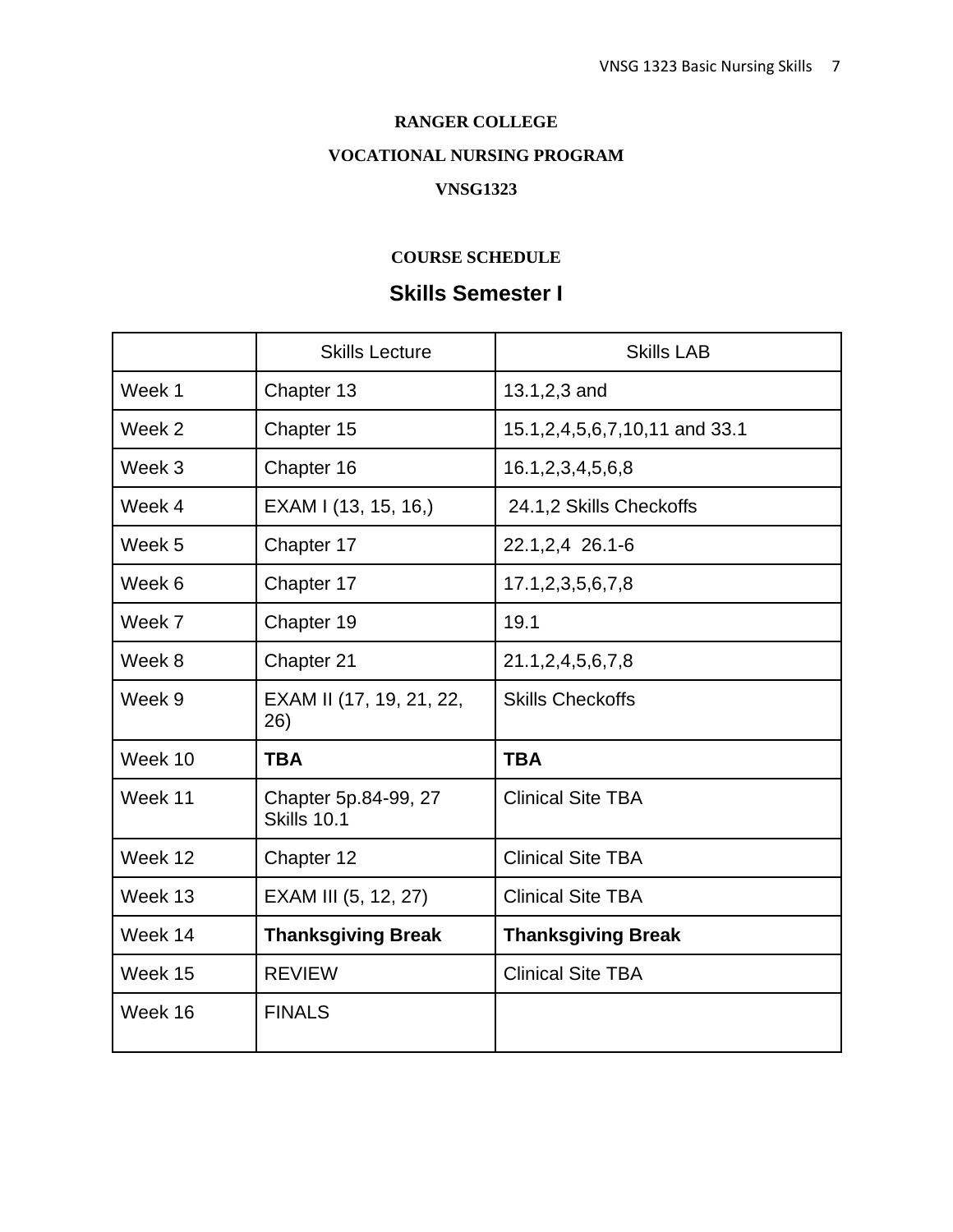**LAB** (**CT, COM, EQS, TW, SR, PR)–** Tests are return demonstrations. Must have at least an "78" to pass on each procedure. Demonstration of the skills identified in the competency section will be evaluated to the satisfaction of the instructor.

#### **DEMONSTRATION/RETURN DEMONSTRATION IN CAMPUS CLINICAL LAB:**

There will be approximately 12 lab demo/return demo skills during clinical labs. Essential technical skills will be demonstrated. You must be familiar with the principles (rationale) underlying the various procedures and skills to each particular unit of study. You will practice the procedures with supervision and may be required to give a return demonstration of the procedure to the instructor or designated assistant. Lab test with Demonstration test will be given in Lab. Lab passing grade is 78%. **If you fail lab you fail the class.** During lab you are still in class. If you leave the class/lab, you will be counted absent. If you feel the need for further practice of a skill, equipment for practice of skills will be available to you.

Instructors reserve the right to require further practice of a skill if they deem it necessary. Please contact your instructor to arrange for supplies to be available and the lab to be accessible to you for additional practice regarding demonstration of the skills identified. Your competency will be evaluated to the satisfaction of the instructor/designated supervisor. This is your responsibility. You may be suspended from clinical if you have not performed a procedure during lab in a timely manner.

**Lab participation is mandatory for ALL students. You are not allowed to do any of the specified procedures in the clinical area until you have demonstrated reasonable proficiency of the procedure in the campus lab. Not all procedures require a return demonstration**.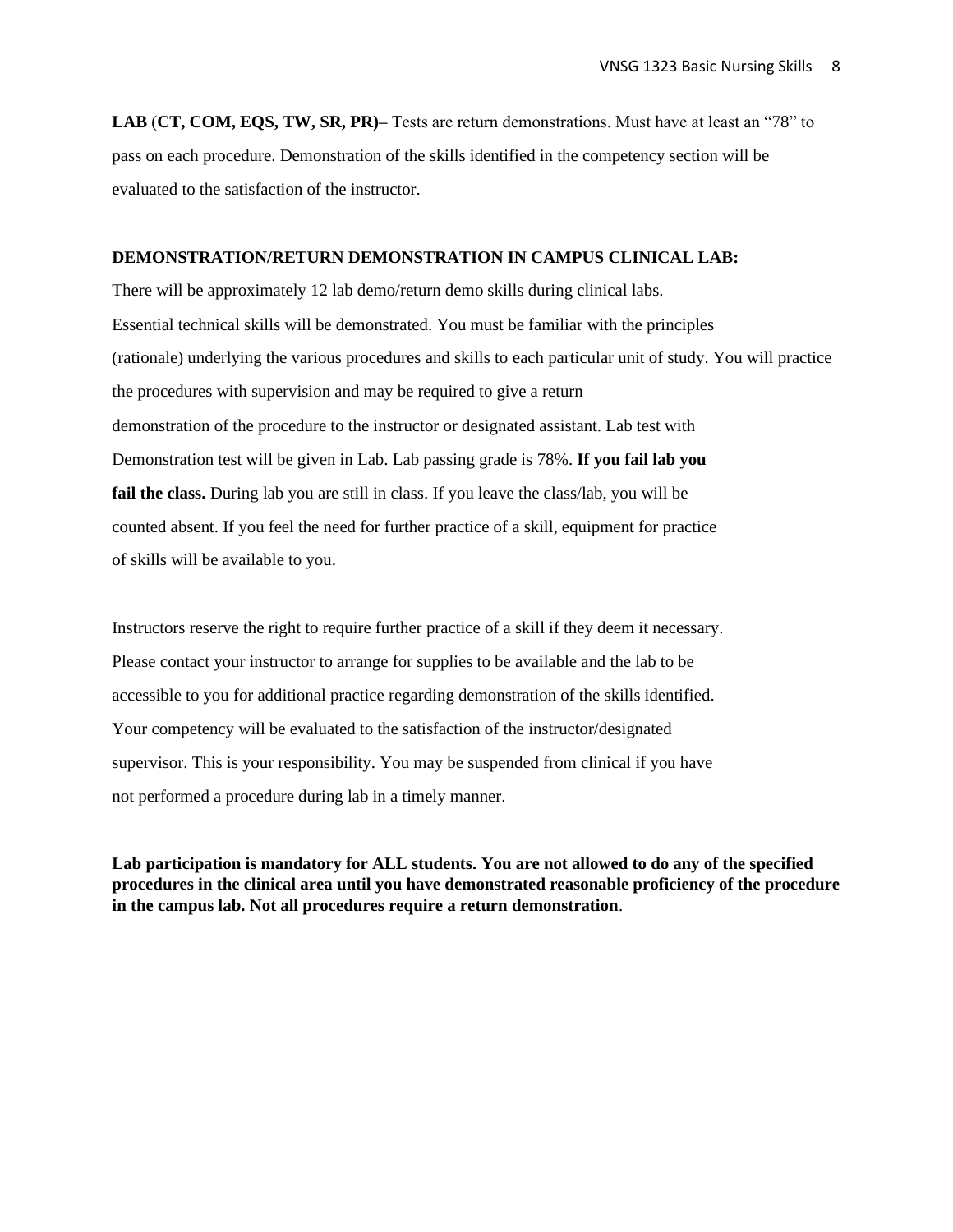#### MAKE-UP OF CAMPUS CLINICAL LABORATORY

It is strongly urged that clinical labs are not missed. In case of genuine necessity for missing a lab, it is the student's responsibility to contact the instructor on returning to class and the instructor will assign a time for the make-up lab. It is also the student's responsibility to provide themselves with a lab partner for this lab.

#### **XII. Non-Discrimination Statement**

Admissions, employment, and program policies of Ranger College are nondiscriminatory in regard to race, creed, color, sex, age, disability, and national origin.

#### **XIII. ADA Statement**

Ranger College provides a variety of services for students with learning and/or physical disabilities. Students are responsible for making initial contact with the Ranger College Counselor, Gabe Lewis (glewis@rangercollege.edu). It is advisable to make this contact before or immediately after the semester begins.